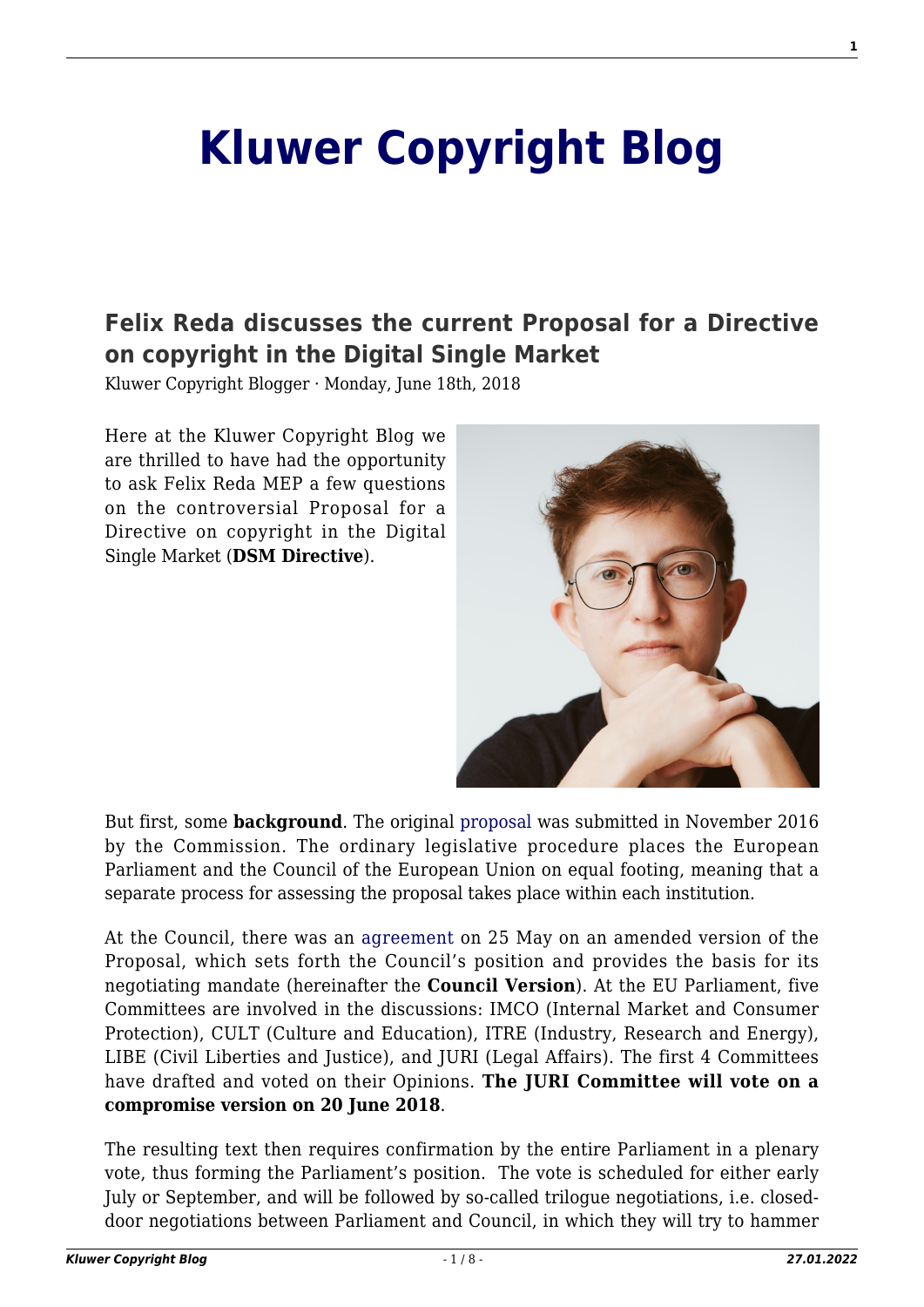out a compromise between the respective versions. Finally, this text must be approved in a final vote by the EU Parliament in Plenary.

Although the proposed DSM Directive has many controversial topics, we have decided to focus this interview on perhaps the two most controversial: the press publishers' right (Article 11, on which see [here,](http://copyrightblog.kluweriplaw.com/2018/03/13/copyright-reform-new-right-press-publishers-not/) [here](http://copyrightblog.kluweriplaw.com/2018/04/19/proposed-press-publishers-right-5-historical-lessons-learn/)) and the so-called "value gap" or "transfer of value" proposal (Article 13, on which see [here,](http://copyrightblog.kluweriplaw.com/2017/04/10/comments-value-gap-provisions-european-commissions-proposal-directive-copyright-digital-single-market-article-13-recital-38/) [here](http://copyrightblog.kluweriplaw.com/2017/09/08/compromising-digital-single-market-quick-look-estonian-presidency-proposals-art-13/), [here,](http://copyrightblog.kluweriplaw.com/2017/10/19/recommendation-measures-safeguard-fundamental-rights-open-internet-framework-eu-copyright-reform/) [here](http://copyrightblog.kluweriplaw.com/2018/06/12/much-know-notice-takedown-new-study-tracks-youtube-removals/)).

We are very grateful to Felix for sparing time in his busy schedule to do the interview, and here's what he had to say.

### **1. What is the current state of the JURI Committee draft report to be discussed on 20 June, especially as regards Articles 11 and 13?**

The rapporteur Mr. Voss has been unable to find a broad compromise on either of those controversial articles. In a [recent interview,](https://www.politico.eu/pro/voss-unsure-if-copyright-report-will-pass-committee-vote/) he even concedes being unsure if he has a majority. This is very unusual, a rapporteur is supposed to ensure broad support for a compromise text that all parties can live with. Instead, Mr. Voss has kept a hard line on both articles, fully endorsing direct liability for a broad range of platforms for their users' copyright infringements, without any possibility to mitigate that liability, and maintaining the completely discredited neighbouring right with a few cosmetic changes. He will put his versions of Articles 11 and 13 to the vote against alternative compromises presented by other political groups, under my lead. It seems like Mr. Voss is relying on a very narrow majority in favour of upload filters in Article 13, consisting of his EPP group, the eurosceptic ECR, the liberal ALDE and the far-right ENF group, who together hold a one-vote majority in the committee. If he wins, it will be largely due to the support of the two members of the far-right Front National. On Article 11, the majorities are much less clear. It is a risky strategy that goes against the principles of European cooperation, where consensus is sought wherever possible in order to protect diverse interests.

Our alternative compromise proposals present a real compromise between the competing interests at stake. Under Article 11, publishers would be able to license their collections directly to websites and other users, based on a presumption rule that allows them to act on behalf of the individual authors who have contributed to their publications. If the copyright in a news article is infringed, the publishers will have standing in court under that presumption rule, which was first presented by former rapporteur Therese Comodini Cachia, and enhanced by the Estonian Council presidency. In our alternative Article 13, active platforms do have to conclude licensing agreements with rightholders under fair and reasonable terms, but at the same time there is a ban on automated upload filters as an enforcement tool, due to their gross inaccuracy and negative impact on fundamental rights.

#### **2. You have criticized the proposed press publishers' right for being a "link tax". Could you explain why?**

News articles are already protected by copyright whenever they constitute an intellectual creation of their author. However, short snippets from those articles such as the headline or a single sentence generally do not reach the threshold of originality.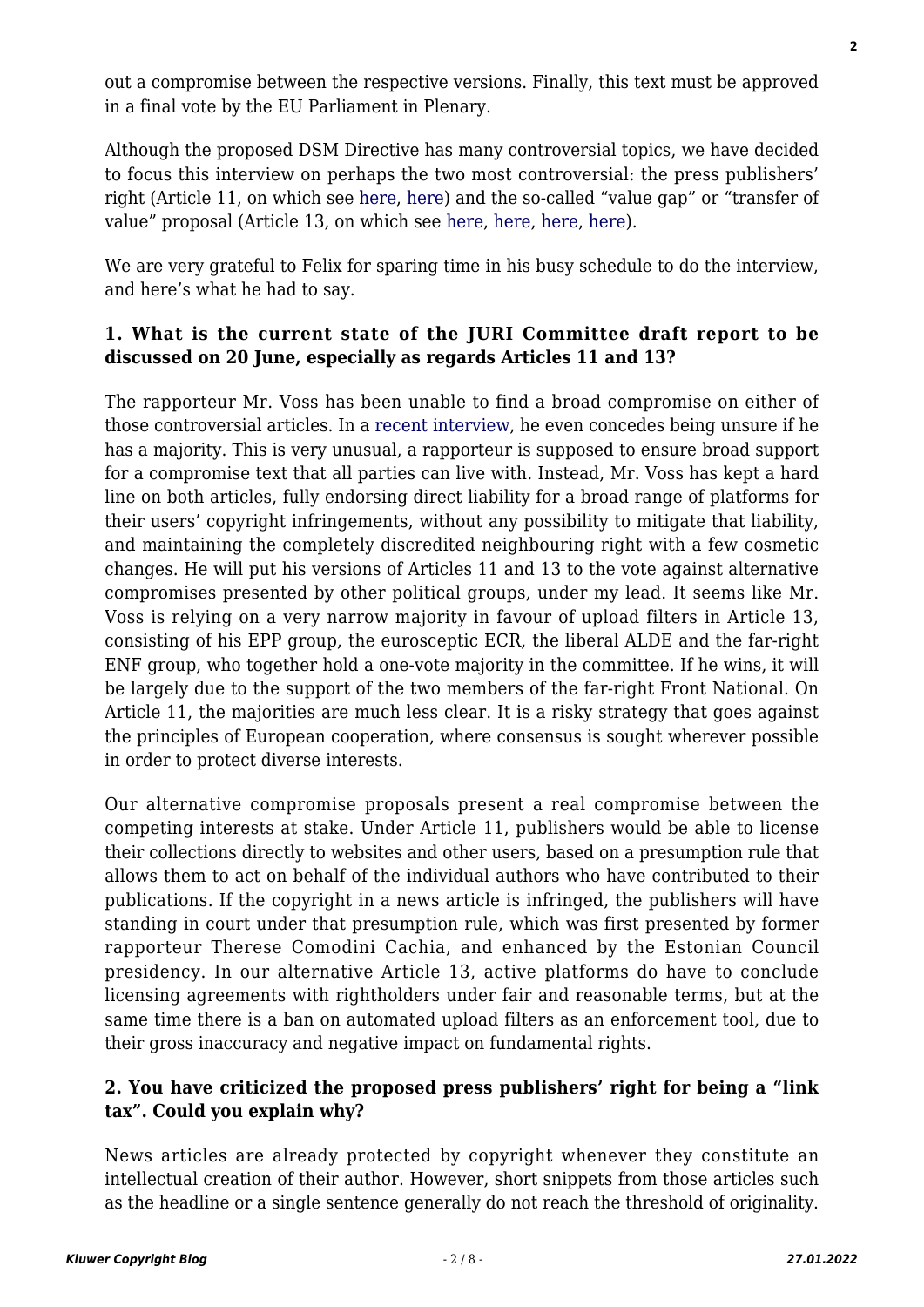For example, there is no copyright in the sentence "Angela Merkel meets Theresa May". Therefore, the use of such short snippets of news articles, for example to illustrate a hyperlink, is not a copyright infringement and does not require permission. This would be changed by the neighbouring right for press publishers. Unlike copyright, a neighbouring right does not require originality, because it does not protect an author's own intellectual creation, but an investment by a producer, in this case the press publisher. [Supporters of the neighbouring right have confirmed](https://juliareda.eu/2017/12/breaking-the-web/) that it is the proposal's very purpose to create an exclusive right over those small snippets like "Angela Merkel meets Theresa May" that are not yet protected by the journalist's copyright.

The consequence of such a far-reaching new right would be that it would become impossible to reference a news article by its title or a short snippet when linking to it. This constitutes a significant barrier to freedom of information online and directly interferes with the common practice of referring to news articles by their title. The quotation exception will not be sufficient to ensure that such referencing remains legal, on the one hand because this exception has been implemented restrictively in some countries such as Germany, on the other hand because Mr. Voss' text makes it clear that while Member States may apply existing copyright exceptions to the neighbouring right, they do not have to!

Why am I speaking about a link tax? The experience with the neighbouring right in Germany, where it was introduced in 2013, has shown that the publishers who have been lobbying for this new right do not in fact want to stop search engines or other websites from using such non-original snippets. In fact, they employ countless search engine optimisers and social media experts to make these snippets look as attractive as possible, to encourage more clicks. Their goal is to force large platforms and search engines to use their snippets *and* to pay for them. When Google shortened the snippets in Germany to comply with the new neighbouring right, the publishers first gave Google a free license to encourage it to keep using their snippets (of course they didn't give a free license to the competition, thus strengthening Google's market position), then complained to the German anti-trust authority that Google should be forced to use their snippets and pay for them. Unsurprisingly, the anti-trust body told them that no company can be forced to obtain licenses for content it doesn't wish to use. Now publishers are trying the same strategy at a European level, with the aim of getting paid no matter whether companies actually value their snippets enough to use them in their hyperlinks, like a tax. Unlike a tax, unfortunately, the benefits of such a new right would not go to the public hands, but into the pockets of a few large media houses that try to use their influence over politics to change the basic principles of copyright and competition law.

#### **3. In your view, what are the main problems and potential negative consequences of adopting Article 11, as worded in the Council Version or the current JURI draft report?**

Aside from the general problems with the proposed neighbouring right I have described above, both the Council version and the JURI text create their own additional problems.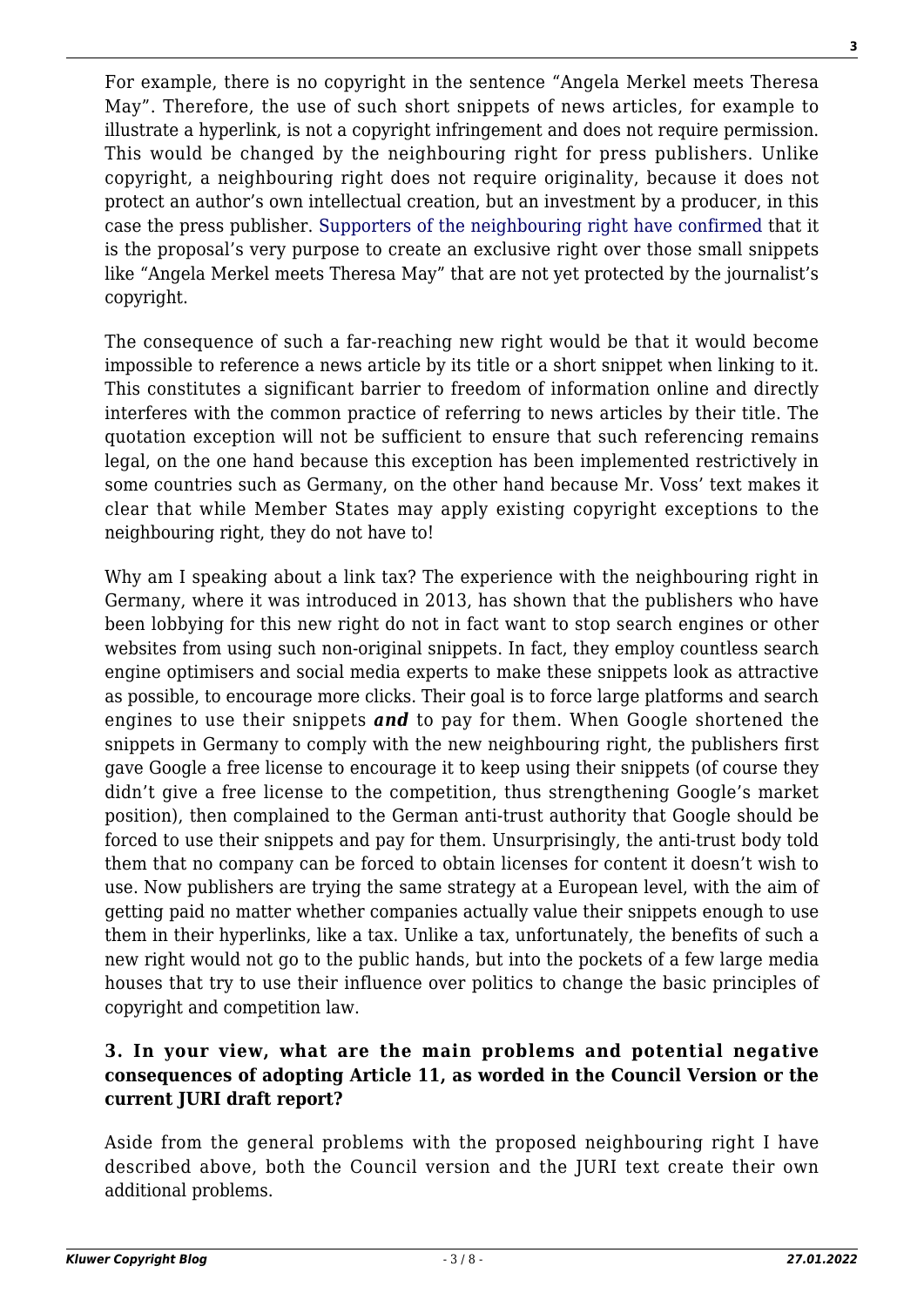The Council has recognised that there must be some sort of lower threshold to protection, as the neighbouring right would otherwise even cover a single word and could lead to a privatisation of language itself – an impossible situation. Some Member States argued that the neighbouring right should only cover original snippets and hence be identical in scope to the copyright already enjoyed by journalists. While it is questionable what the added benefit of such an additional right would then be, at least it would largely avoid the negative impact on linking and referencing I previously described. However, other countries, led by Germany and put under immense pressure by German publisher Axel Springer, insisted that non-original snippets must be protected. The compromise found by the Bulgarian presidency combines the worst of both worlds: Member States are supposed to exclude "insubstantial" parts of news articles from the scope of protection, while each Member State may decide for themselves what constitutes an insubstantial part, either relying on originality, or on length, or both. This proposal of course is absolutely counter-productive to the stated goal of completing the digital single market. On the contrary it raises new barriers to cross-border trade and communications. Websites that want to operate EU-wide would probably have to apply the strictest interpretation of "insubstantial" to be able to operate legally in all countries. There would be no legal certainty for linking as it is entirely unclear whether a headline of a news article can be considered insubstantial.

The Parliament text, like the original Commission proposal, includes no lower threshold of protection at all. Only "acts of hyperlinking" are excluded from the scope, which may allow the use of a headline if it forms an integral part of the URL used to reference a particular news article, but whenever the URL does not include a snippet of the text, even the use of a headline to reference a news article would be forbidden. Another additional problem of the Parliament text is that it would not automatically apply all national copyright exceptions to the neighbouring right. Each national legislator would have to actively introduce a new exception to the neighbouring right from the list of optional exceptions to the InfoSoc directive, should they wish to apply for example the quotation exception. This would lead to immense additional complexity in the national copyright laws and create an additional barrier to crossborder application of copyright exceptions.

#### **4. There has been [rare academic consensus](https://www.ivir.nl/academics-against-press-publishers-right/) against Article 11. Furthermore, an [open letter by more than 100 MEPs](https://www.digitalagendaintergroup.eu/more-than-a-hundred-meps-oppose-new-publishers-right/) opposing the new right has been recently published. Do you think that such opposition could prevent the adoption of the right or force an alternative wording? If the latter, what version of this provision would you consider to be an acceptable compromise?**

I think that the presumption rule championed by former Parliament rapporteur Therese Comodini Cachia and the former Estonian Council presidency is most likely to satisfy all sides of the debate. Publishers would be empowered to address actual copyright infringements of news articles and conclude new licensing agreements, albeit without the creation of a new right that would impinge on freedom of expression and information. That is why my political group Greens/EFA has put forward this presumption rule as an alternative compromise to the vote in JURI on June 20.

#### **5. Moving on to Article 13, you and others have argued that this provision imposes mandatory upload and re-upload filtering that is inconsistent with**

**4**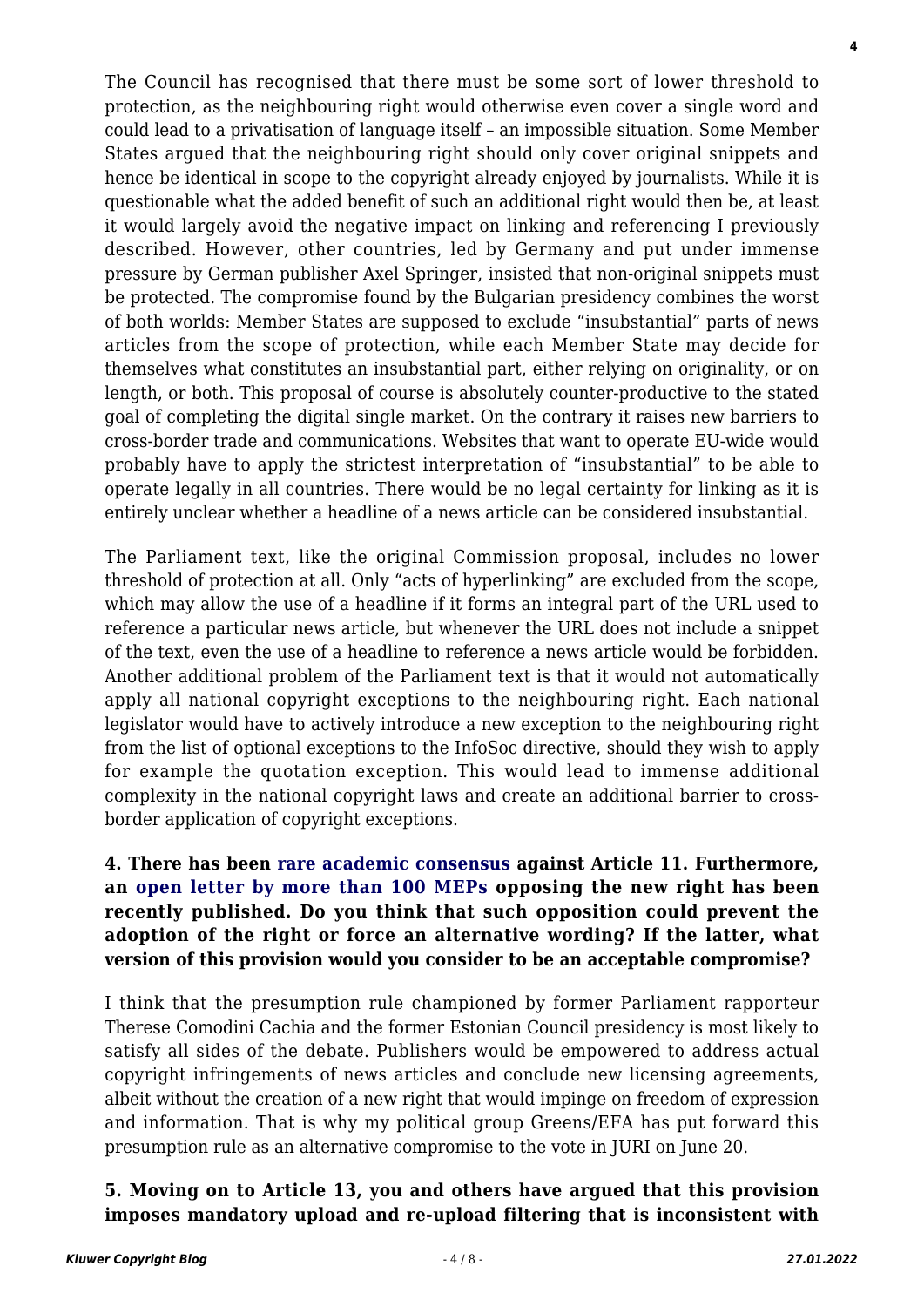### **the E-Commerce Directive and fundamental rights. Could you elaborate on this?**

The text put forward by Mr. Voss applies to any platform that optimises user uploads for the purpose of showing those uploads to other users (with a very broad definition of optimising that even includes "displaying"), with very few specific carve-outs. That means almost any platform is covered, including for example Tinder, WordPress or TripAdvisor, even though their business models are in no way reliant on copyright infringement. Those platforms would be considered to be communicating to the public and would be removed from the hosting safe harbour of the e-commerce directive. That means they would be directly liable for all copyright infringements of their users. Unlike the Council text, there is no way for the platforms to mitigate their liability. In order to comply with the law, they would either have to preemptively get a license from every single rightsholder in the world for all the billions of copyright-protected works, which is impossible, because copyright arises automatically whenever a work is created and does not need to be registered, and because there are no collective management organisations representing all types of works, or they would have to prevent copyright infringements before they happen, which is also impossible, unless all works are censored and checked for copyright infringement before they become publicly accessible. Platforms will therefore have no other choice but to install automated filters to minimise the number of copyright infringements and reduce their liability. Filters will however not be enough to evade liability, as there are no filters that can accurately detect all copyright infringements. Mr. Voss tries to lull citizens into a false sense of security by stating that no general monitoring obligation shall exist wherever Article 15 of the e-commerce directive is applicable. Unfortunately, Article 15 of the e-commerce directive is only applicable to those providers that benefit from the hosting safe harbour under Articles 12 to 14 of the e-commerce directive, whereas any platform that falls under Article 13 of the directive on copyright in the digital single market, according to Mr. Voss' own proposal, cannot benefit from the hosting safe harbour. In other words, his text confirms that the ban on general monitoring does not apply to platforms under Article 13, they are therefore required to install filters. It is very questionable whether this proposal is compliant with EU law, as the CJEU, in the Scarlett and Netlog cases, has grounded the ban on general monitoring in the Charter of Fundamental Rights.

Similar fundamental rights concerns have been raised in connection with the Council version of Article 13. In a [letter to the European Commission](https://www.ohchr.org/Documents/Issues/Opinion/Legislation/OL-OTH-41-2018.pdf), UN special rapporteur for freedom of expression and information David Kaye has recently rung the alarm bells, warning that "the restriction of user-generated content before its publication subjects users to restrictions on freedom of expression without prior judicial review of the legality, necessity and proportionality of such restrictions" and that the Council text "would also prevent a diversity of nonprofit and small content-sharing providers from potentially reaching a larger size, and result in strengthening the monopoly of the currently established providers, which could be an impediment to the right to science and culture".

#### **6. What, in your view, are the main problems and potential negative consequences of adopting Article 13, in either the Council Version or the current JURI draft report?**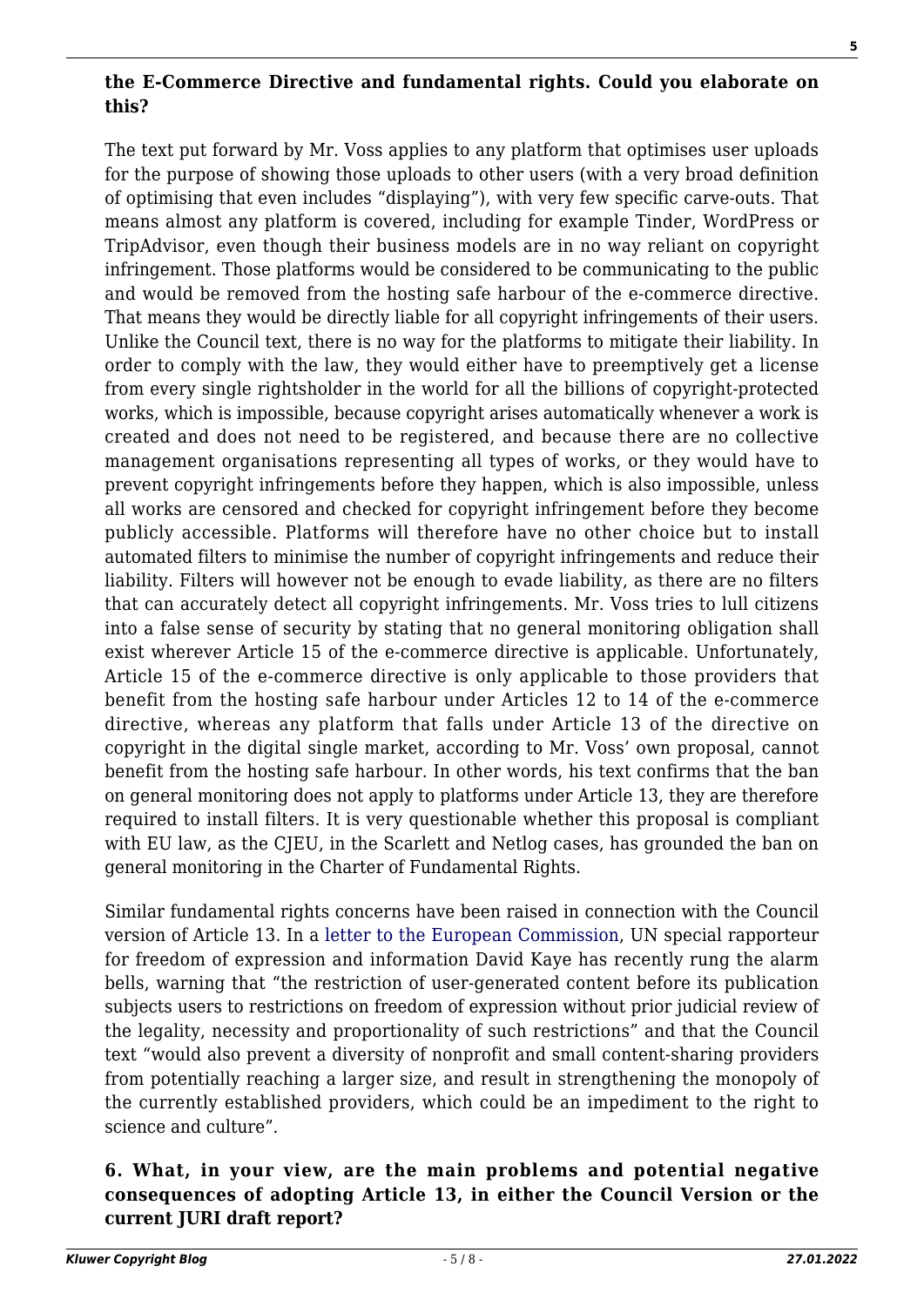Article 13 in its currently proposed form would lead to the use of upload filters on the vast majority of websites regular Internet users use to interact with each other on a daily basis, and cause those websites that could not afford to install filters to shut down or withdraw from the European market as a consequence of excessive liability. The result would be a further concentration of the online platform market in the hands of a few multinationals that control upload filtering technology, primarily Google and Facebook. Under the Council text, these companies would even be clearly exempted from having to conduct license agreements, due to their use of filters. That means that authors would most likely receive even less money than they do today, where it is unclear to what extent Google or Facebook can benefit from the hosting safe harbour.

The impact on users' fundamental rights would be dramatic: Copyright exceptions and limitations would become effectively meaningless in the online environment, because algorithms are incapable of distinguishing between legal quotations or parodies and copyright infringements. The filters would automatically remove any unlicensed use of copyrighted material and users would have to actively complain in the hope of being allowed to exercise copyright exceptions or limitations. Since exceptions and limitations do not constitute users' rights and platforms would most likely filter material on the basis of their terms of service rather than the law, users would have a very low likelihood of success in their complaints. UN special rapporteur David Kaye has correctly pointed out this problem in his letter.

Another victim of Article 13 would be independent artists, as the proposal includes no safeguards against copyfraud, a widespread practice where primarily large companies such as TV stations wrongfully claim exclusive rights on all material included in their broadcasts, leading to the frequent takedown of original creations by smaller artists.

#### **7. In your political efforts to oppose this Article 13, you have often labelled it as a "Censorship Machine". What would you say to critics that argue such a moniker is excessive?**

Even with today's voluntary filters such as ContentID there is a plethora of welldocumented cases of wrongful filtering of material. Because automated algorithms perpetuate the biases present in society, [these filters tend to disproportionately affect](https://juliareda.eu/2017/09/when-filters-fail/) [vulnerable groups.](https://juliareda.eu/2017/09/when-filters-fail/) With Article 13, we are putting in place a filtering infrastructure that will most likely be controlled by a very small number of companies that will develop the filters and perhaps even get access to the data streams from smaller platforms who cannot afford to run the filters themselves. It is naive to think that this censorship infrastructure will not be used for purposes other than fighting copyright infringement. The interior ministers of Germany and France have already [called upon](https://netzpolitik.org/2018/wir-veroeffentlichen-seinen-wunschzettel-seehofer-fordert-von-eu-kommission-massive-internetzensur/) [the European Commission t](https://netzpolitik.org/2018/wir-veroeffentlichen-seinen-wunschzettel-seehofer-fordert-von-eu-kommission-massive-internetzensur/)o extend such filtering obligations to terrorist propaganda. It may be easier to convince politicians to support such dangerous censorship tools in the name of protecting authors, a sympathetic and vulnerable group. But once this system is in place, it will change the nature of online communication from a decentralised to a centralised system, vulnerable to government and business manipulation. Even if you trust the German or the French government with such tools, it is worth considering whether you can say the same about the governments of Hungary, Poland and Italy, or about Facebook and Google for that matter.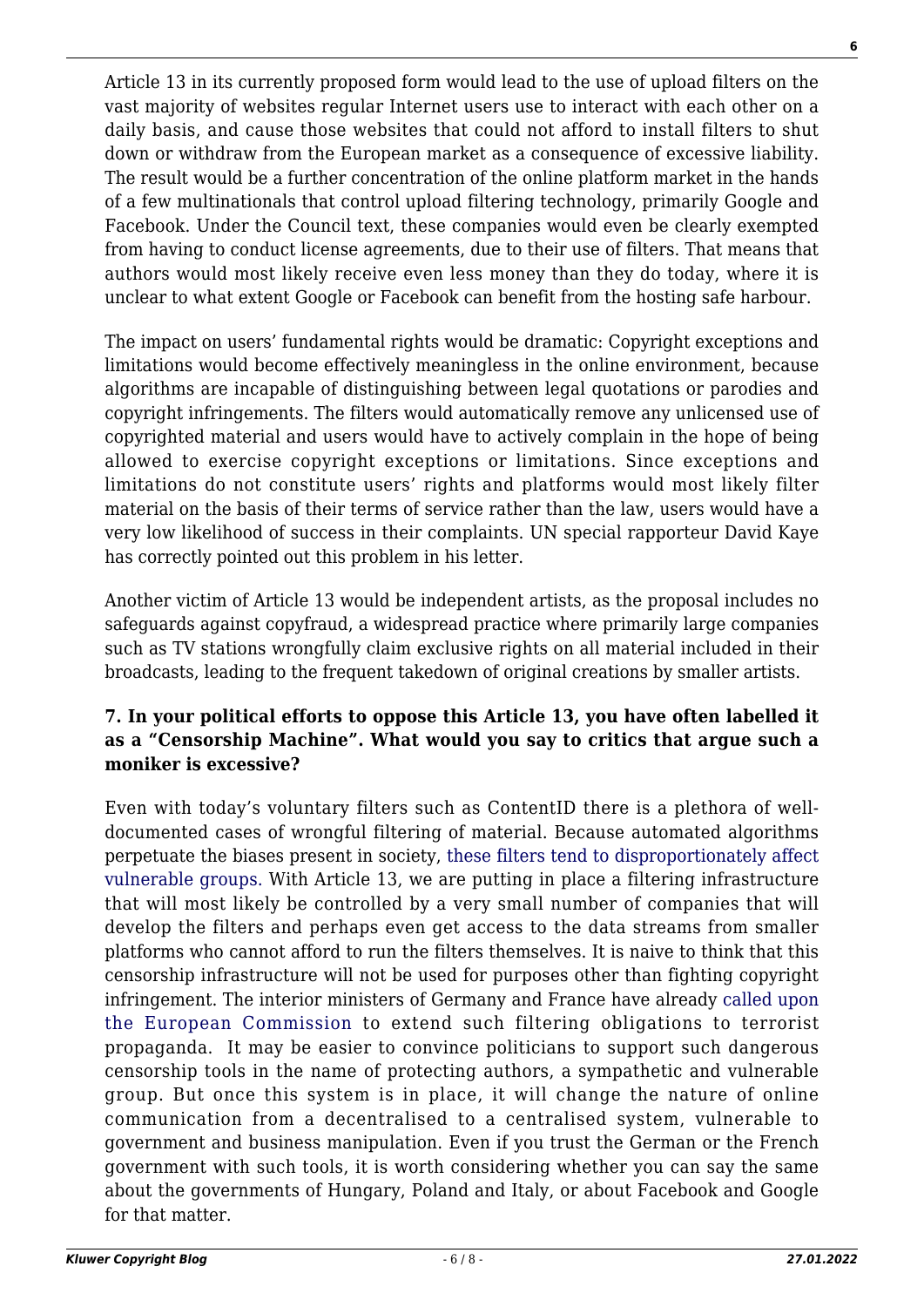**8. There has been significant opposition to Article 13 from [academics](http://copyrightblog.kluweriplaw.com/2017/10/19/recommendation-measures-safeguard-fundamental-rights-open-internet-framework-eu-copyright-reform/), [internet pioneers,](https://www.eff.org/deeplinks/2018/06/internet-luminaries-ring-alarm-eu-copyright-filtering-proposal) [civil society and other stakeholders](https://saveyourinternet.eu/about-this-campaign/), to name a few. On the other hand, you have yourself admitted that it may be justifiable to at least partially regulate certain platforms covered by Article 13. Assuming the criticism may allow the adoption of an alternative wording, what would be an acceptable compromise in your view?**

First of all it is important to recognise that some online platforms have been treating authors unfairly, but that the use of filters has largely exacerbated the problem. If Google didn't have ContentID, it wouldn't be so easy to evade collective negotiations where authors can be represented by a collecting society. At the same time, it is also important to recognise that the vast majority of online platforms, while allowing users to upload copyright-protected material, do not exploit authors by doing so – just think of Wikipedia, ebay, Tinder, or the broad range of discussion forums that help diverse communities to find each other and organise around joint interests. A sensible response to Article 13 needs to firmly reject upload filters and instead focus on fair remuneration of authors. And it needs to clearly distinguish the first category of platforms like YouTube who monetise copyrighted content, from the second category, who cannot prevent uploads of infringing material, but in no way encourage it. A fair solution could take the form of a compensated exception, charging a levy to certain types of platforms and in return legalising the copyright-relevant acts of their individual users. Unfortunately, the copyright policy debate does not appear ready for such a radical solution. That's why my political group Greens/EFA has introduced an alternative compromise to Article 13 that has already proven consensual in the LIBE and IMCO committees, which requires active platforms to conduct fair license agreements, but puts a clear ban on upload filters.

#### **9. Finally, the debate on the proposal for a DSM Directive has been particular virulent, with seemingly little consideration of expert academic evidence in the final outcome of the Council or (some of the) Parliamentary Committees' positions. What do you think are the reasons for this and how could the legislative process be improved in this respect?**

There are several elements to this: On the one hand, reporting of EU politics needs to be intensified, to avoid the public debate taking place during national implementation, when the most important political decisions have already been made. Secondly, politicians need to immunise themselves against the significant lobbying influence of media companies that can put pressure on politicians not based on their economic significance, but on their power to sway elections. And finally, the media companies need to put in place a strict firewall between their business interests and their reporting, in order to prevent regulatory capture of this kind.

*To make sure you do not miss out on regular updates from the Kluwer Copyright Blog, please subscribe [here.](http://copyrightblog.kluweriplaw.com/newsletter)*